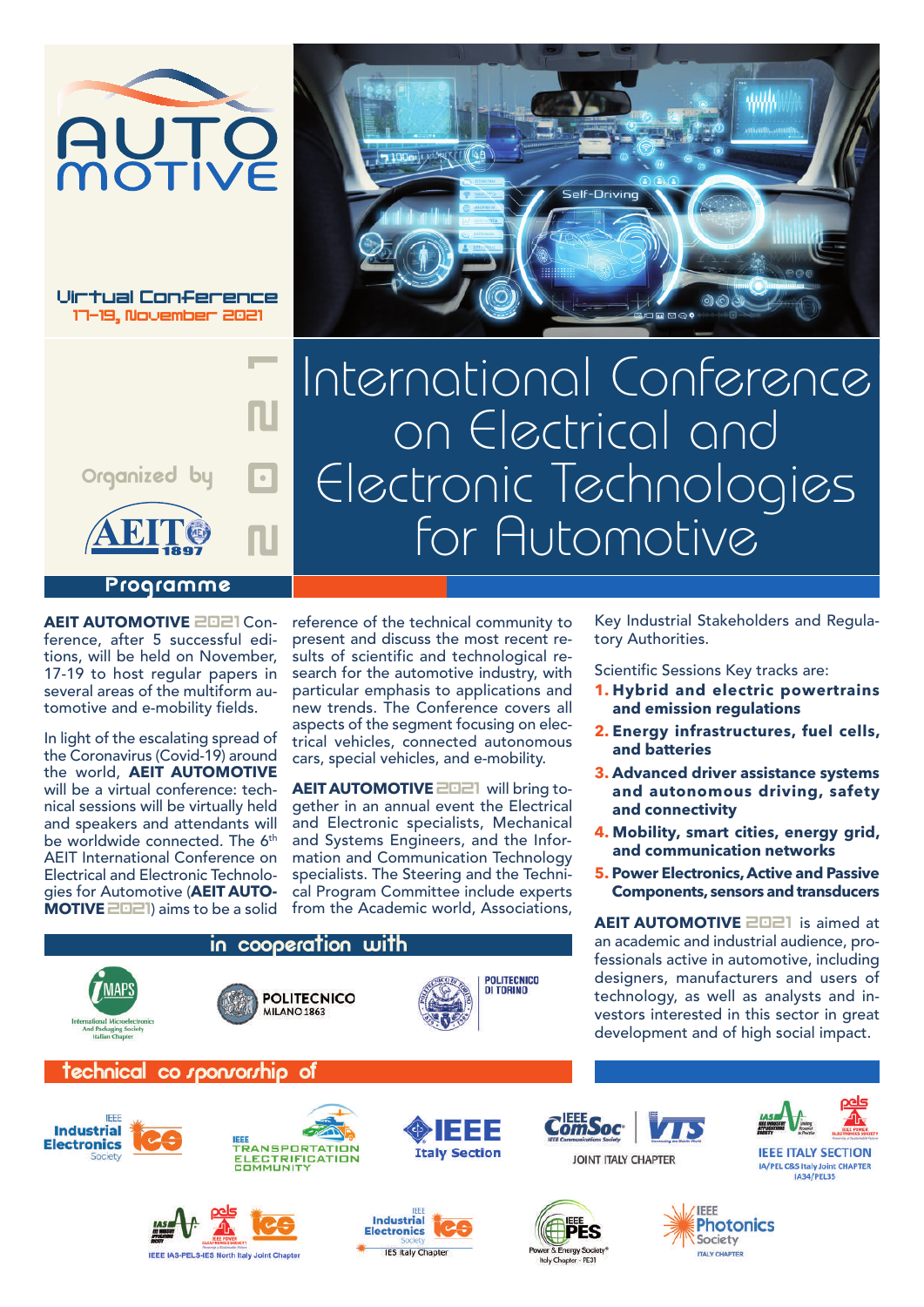# Wednesday, November 17, 2021

#### **9:00-9:30** *Plenary Room*

#### *Welcome Statements*

Angelo Raciti - *AEITAutomotive 2021 General Chair* Debora Stefani - *AEIT General President* Riccardo Lama - *CEI President* Sergio Rapuano - *IEEE Italy Section Chair*

# **9:30-10:10** *Plenary Room*

*Opening Plenary Session - Keynote speech 1 Chair:* Giuseppe Buja *- University of Padoa, Italy* Advances in Wireless Power Transfer Chun T. Rim - *GIST, Gwangju, Korea (South)*

#### **10:20-11:20** *RoomA*

#### *Technical Session 1 Power Converters for Automotive Applications*

*Chair:* Carlo Cecati - *University of L'Aquila, Italy*

1.1 - Effects of Control Strategies onAC-DC Conversion Efficiency in EV Wireless Charging Fabio Corti andAlberto Reatti (University of Florence, Italy), Salvatore Musumeci (Politecnico di Torino, Italy)

1.2 - Class-E Inverters for Capacitive Wireless Power Transfer in Charger Circuit Applications Fabio Corti andAlberto Reatti (University of Florence, Italy), Salvatore Musumeci (Politecnico di Torino, Italy)

1.3 - Impact of Nonlinear Inductor on Efficiency and Power Losses in a SMPS: a Case Study Daniele Scirè and Giuseppe Lullo (University of Palermo, Italy), Gianpaolo Vitale (Consiglio Nazionale delle Ricerche, Italy)

1.4 - Interleaved Bidirectional Buck Converter for Mild Hybrid Applications adopting Monolithic GaN technology

Mario Cacciato, Gabriele Nicolosi, Santi Agatino Rizzo and Giuseppe Scarcella (University of Catania, Italy), Federica Cammarata,Giuseppe Longo and Filippo Scrimizzi (STMicroelectronics, Italy)

#### **11:30-13:00** *Room B*

## *Technical Session 2 Advanced and Wide Band Gap device applications in automotive Chair:* Giuseppe Gattavari - *AEIT-AMES, Italy*

2.1 - Wide SOAMOSFET technology for hot swap and inrush current limiter solutions Filippo Scrimizzi, Carmelo Mistretta and Giusy Gambino (STMicroelectronics, Italy) 2.2 - Silicon and Wide Bandgap technologies in automotive power electronics and their applications Antonio Imbruglia, Francesco Gennaro and Gianfranco Di Marco (STMicroelectronics, Italy) 2.3 - Low-Voltage GaN Based Inverter for Power Steering Application Salvatore Musumeci and Fabio Mandrile (Politecnico di Torino, Italy),

Marco Palma (EPC Europa, Italy), Vincenzo Barba (Politecnico di Torino, Italy)

2.4 - High Frequency Model of a SiC based DC-DC converter for on Board Electric Systems Enrico Bottaro (University of Catania, Italy), Andrea Del Pizzo and Luigi Pio Di Noia (University of Naples Federico II, Italy), Domenico Nardo (STMicroelectronics, Italy), Santi Agatino Rizzo (University of Catania, Italy),Alfio Scuto (STMicroelectronics, Italy)

2.5 - Experimental investigation on a cascode-based three-phase inverter forAC drives Filippo Pellitteri, Antonino Oscar Di Tommaso, Rosario Miceli, Alessandro Busacca and Giorgio Vassallo (University of Palermo, Italy)

#### **13:00-14:30 Interval**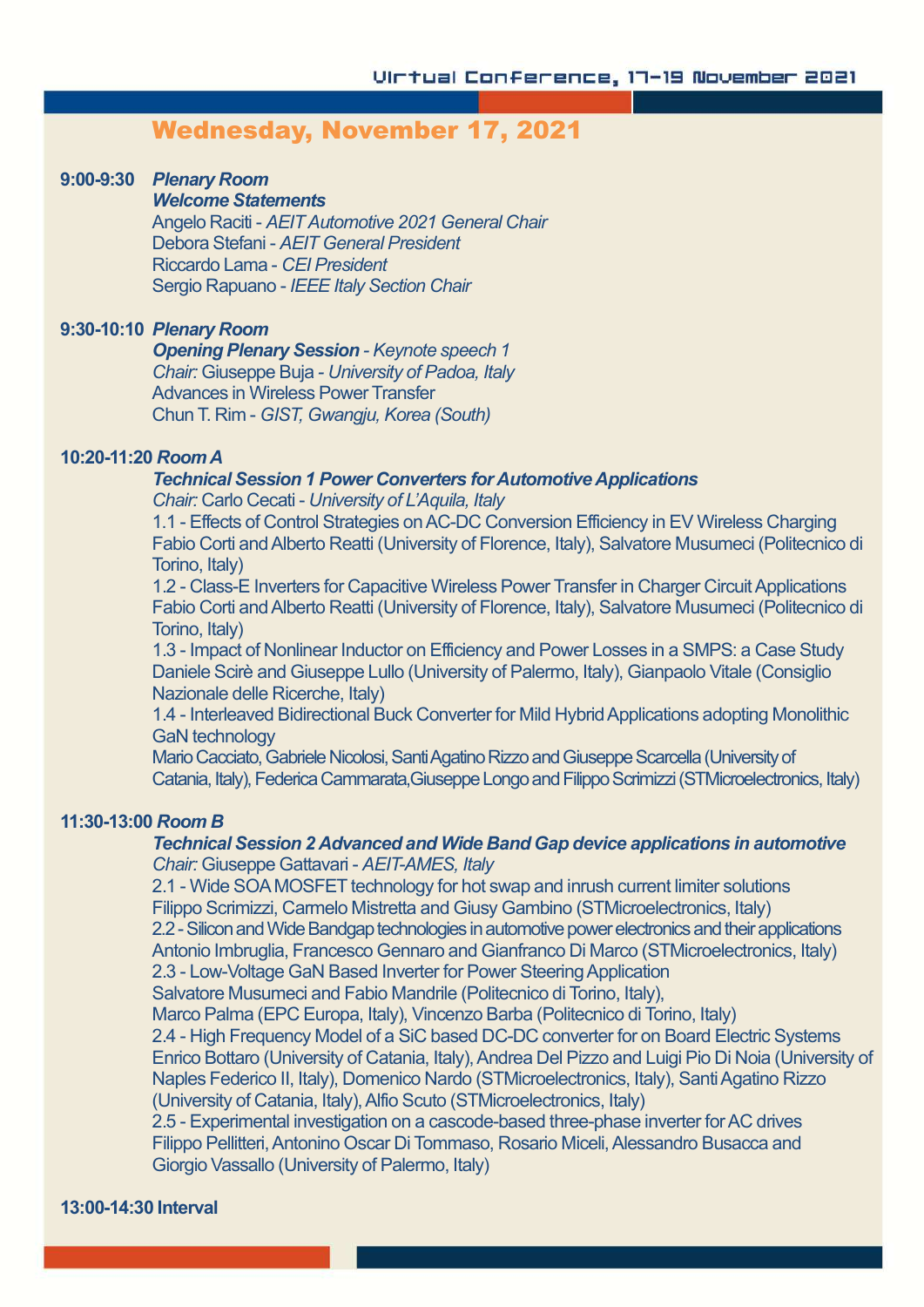

# **14:30-15:45** *RoomA -Technical Session 3 Battery*

*Chair:* Giuseppe Mauri - *Ricerca sul Sistema Energetica - RSE*

3.1 - High-rate cycling performance of lead-acid batteries with nanostructured electrodes Roberto Luigi Oliveri, Mariagrazia Insinga, Daniela Tamburrino, Fabrizio Ganci, Bernardo Patella, GiuseppeAiello, Patrizia Livreri and Rosalinda Inguanta (University of Palermo, Italy)

3.2 - Charging Infrastructure Sizing for the Electrification of a Bus Line

Carola Leone, Michela Longo, Luca Corradini, Marco Monti and Dario Zaninelli (Politecnico di Milano, Italy)

3.3 - Measuring electric properties of a conductive electric road

David Wenander, Philip Abrahamsson, Francisco J. Márquez-Fernández and Mats Alakula (Lund University, Sweden)

3.4 - A 2.6 V-10 uA Nanorectenna Harvester based on thermal radiation of the car exhaust system Patrizia Livreri (University of Palermo, Italy)

3.5 - Battery sources and power converters Interface in waterborne transport applications Michele Pastorelli, Fabio Mandrile and Salvatore Musumeci (Politecnico di Torino, Italy)

# **16:00-16:30** *Room B*

# *Technical Session 4 Next Generation Electric Vehicle Charging Stations*

*Chair:* Giuseppe Mauri - *Ricerca sul Sistema Energetica - RSE*

4.1 - Voltage Sag Mitigation using DVR in Grid fed EV Fast Charging Station Manmadha Rao, R j Satputaley, Ritesh Keshri and Nita R Patne (Visvesvaraya National Institute of Technology, India), Giuseppe Buja (University of Padoa, Italy) 4.2 - Technologies for Electric Vehicle Utilization for Electric Power Optimal Management

Mario Mezzarobba, Alberto Tessarolo, Nicola Blasuttigh, Alessandro Massi Pavan, Simone Castellan and Stefano Pastore (University of Trieste, Italy)

# **16:30-18:30** *Panel I/II (in parallel)*

# *Plenary Room - Panel I* **The future of distribution system with e-mobility**

*Organizers:* Regina Lamedica - *Sapienza University of Rome, Italy*, Fabrizio Pilo - *University of Cagliari, Italy*

*Chair:* Fabrizio Pilo - *University of Cagliari, Italy*

*Speakers:*

Marco di Clerico *- e-distribuzione - ENEL, Italy*

Ricardo Prata *- e-redes, Portugal*

Bendik Torsater *- SINTEF, Norway*

Mattia Marinelli *- Technical University of Denmark (DTU), Denmark*

Andrea Ruffini *- Unareti, Italy*

Gianluca Serale - *IREN, Italy*

# *RoomA - Panel II Technology and innovation for answering the Vehicle-to-grid Market, Regulation, and Standardization challenges*

*Organizers:* Fabrizio Pilo - *University of Cagliari, Italy*,

Giuseppe Tomasso - *University of Cassino and Southern Lazio, Italy Chair:* Giuseppe Tomasso - *University of Cassino and Southern Lazio, Italy Speakers:*

Stephan Hell - KOSTAL Industrie Elektrik GmbH, Germany Manuel Di Frangia - *MODIS, Italy*

Luca Dalessandro - *CLEMAP, Switzerland*

Salvatore Pirozzi - *Kineton, Italy*

Emanuele Regalini - *ARERA, Italy*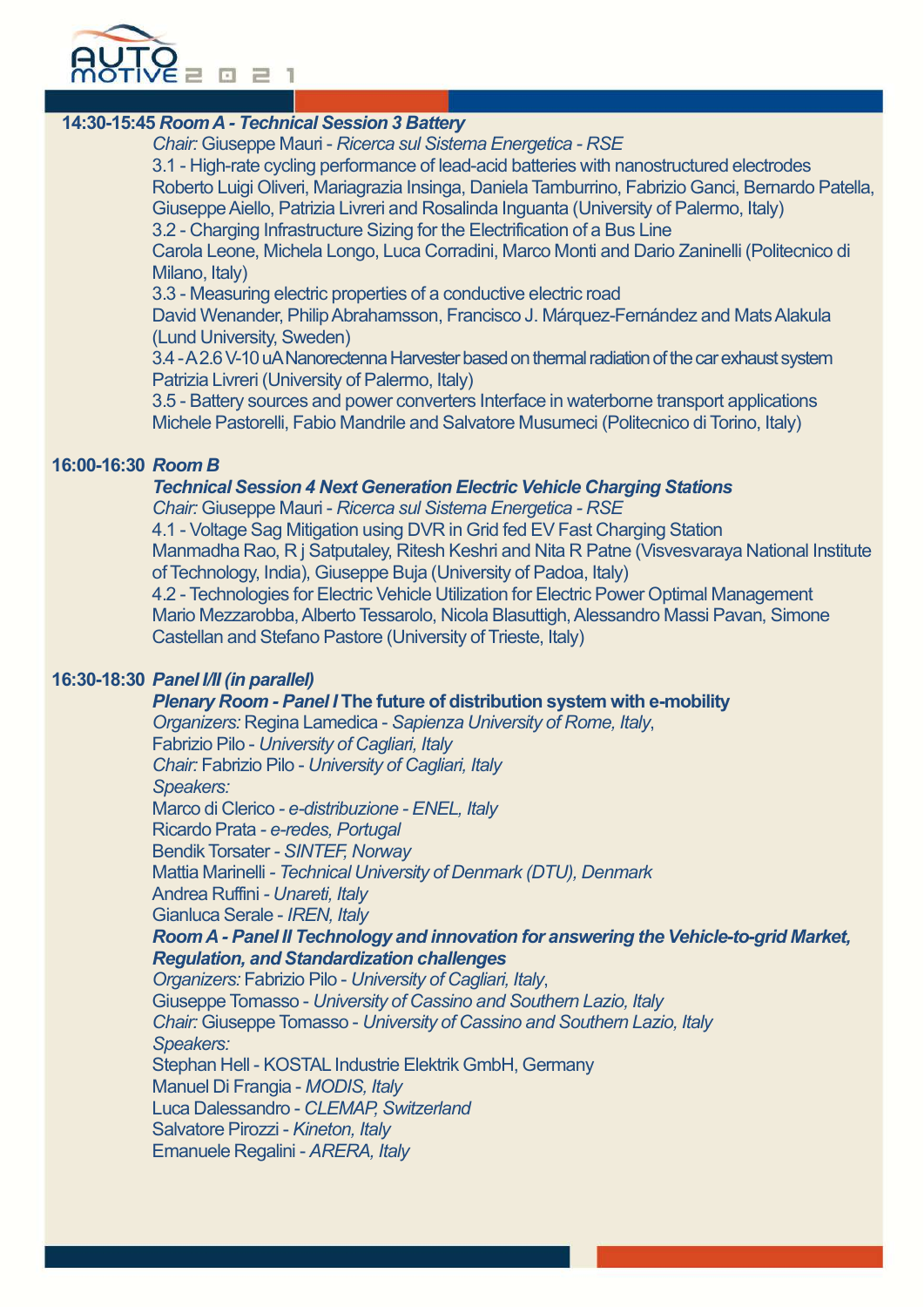# Thursday, November 18, 2021

### **9:00-9:50** *Plenary Room*

#### **Keynote** *Speech 2*

*Chair:* Giovanni Cancellieri - *AEIT-AICT, Italy*

Adaptable Communication System (ACS): an alternative approach for the future communications in the transport sector

Romeo Giuliano - *University of Rome Guglielmo Marconi, Italy*,Anna Maria Vegni - *University of Rome TRE, Italy*, Franco Mazzenga,Alessandro Vizzarri - *University of Rome Tor Vergata, Italy Speaker:* Franco Mazzenga - *University of Rome Tor Vergata, Italy*

#### **10:00-11:00** *Room A*

*Technical Session 5 Advanced driver assistance systems and autonomous driving, safety and connectivity: environmental perception*

*Chair:* Giovanni Cancellieri - *AEIT-AICT, Italy*

5.1 - Intelligent Saliency-based Deep Pedestrian Tracking System for Advanced Driving **Assistance** 

Francesco Rundo and Sabrina Conoci (STMicroelectronics, Italy), Roberto Leotta and Sebastiano Battiato (University of Catania, Italy)

5.2 - Integrated Path Planning and Lateral-Longitudinal Control for Autonomous Electric Vehicles Adorjan Kovacs and Istvan Vajk (Budapest University of Technology and Economics, Hungary) 5.3 - Two algorithms for vehicular obstacle detection in sparse pointcloud

Simone Mentasti, Matteo Matteucci, Stefano Arrigoni and Federico Cheli (Politecnico di Milano, Italy) 5.4 - Gradient Reversal Domain Adaptation Pipeline in Advanced Driver Assistance Systems Francesco Rundo (STMicroelectronics, Italy), Roberto Leotta, Sebastiano Battiato and Concetto Spampinato (University of Catania, Italy), Sabrina Conoci (University of Messina, Italy)

# **11:10-12:10** *Room B*

# **Technical Session 6 Advanced driver assistance systems and autonomous driving, safety** *and connectivity: user acceptance*

*Chair:* Alessandro Vizzarri - *University of Rome Tor Vergata, Italy*

6.1 - Intelligent Road Surface Categorization for Self Adaptive Driving Assistance Systems Francesco Rundo (STMicroelectronics, Italy), Roberto Leotta and Sebastiano Battiato (University of Catania, Italy)

6.2 -Adecision support framework for autonomous driving in normal and emergency situations Wei Xu, Rémi Sainct, Dominique Gruyer and Olivier Orfila (University Gustave Eiffel, France)

6.3 -An interactive human-machine control interface for an autonomous shuttle Satyesh Shanker Awasthi, Pawas Awasthi, Stefano Arrigoni and Francesco Braghin

# (Politecnico di Milano, Italy)

6.4 - Battery Electric Vehicles Platooning:Assessing Capability of Energy Saving and Passenger Comfort Improvement

Matteo Spano, Alessia Musa, Pier Giuseppe Anselma, Daniela Misul, Giovanni Belingardi (Politecnico di Torino, Italy)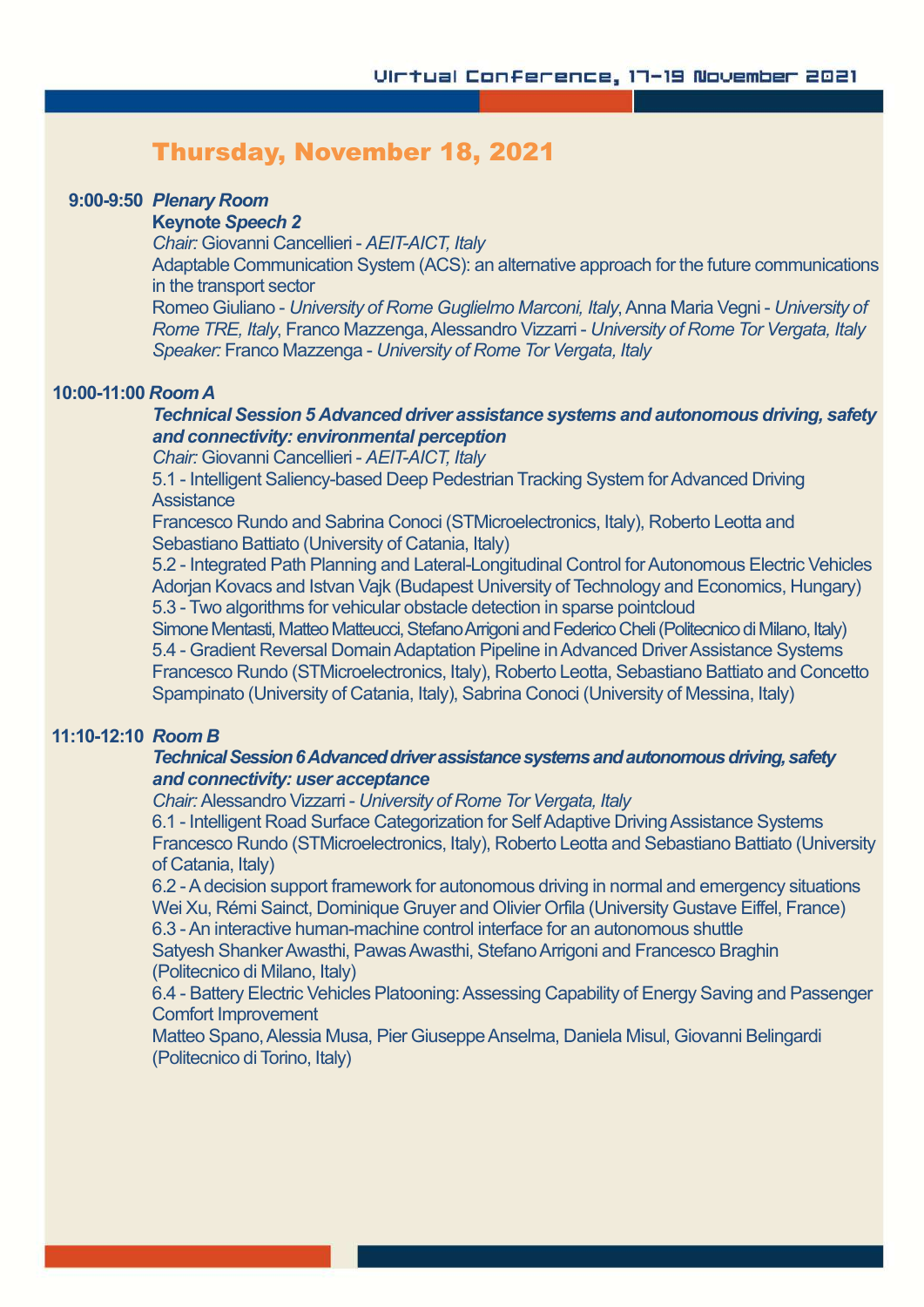

# **12:20-13:00** *RoomA*

**Technical Session 7 Advanced driver assistance systems and autonomous driving, safety** *and connectivity: motion planning*

*Chair:* Romeo Giuliano - *University of Rome Guglielmo Marconi, Italy*

7.1 -Adaptable Communication System (ACS) for Flexible Communications in the Transport Sector: the AB4Rail project experience

Romeo Giuliano (University of Rome Guglielmo Marconi, Italy), Franco Mazzenga, Alessandro Vizzarri, University of Rome Tor Vergata), Anna Maria Vegni (University of Romae TRE, Italy) 7.2 - Design of a prototypical platform for autonomous and connected vehicles

Stefano Arrigoni, Simone Mentasti, Federico Cheli, Matteo Matteucci and Francesco Braghin (Politecnico di Milano, Italy)

7.3 - On the use of code-based cryptography in automotive applications Massimo Battaglioni, Giovanni Cancellieri and Paolo Santini (Università Politecnica delle Marche, Italy)

# **13:00-14:30 Interval**

# **14:30-16:00** *Plenary Room*

## *Panel III Industry trends in automotive connectivity (perspectives from Industry leaders, OEM, System Integrators)*

*Organizers:* Pierpaolo Marchese - *AEIT-AICT,Italy*, Lucia Lo Bello - *University of Catania, Italy Chair:* Lucia Lo Bello - *University of Catania, Italy Speakers:* Luca Russotti *- STMicroelectronics, Italy*

Gabriele Elia *- TIM, Italy*

Federico Veggia Bombardi *- Politecnico di Torino, Italy* Gianluca Cerio - *Teoresi, Italy*

# **16:10- 18:10** *Room A*

#### *Panel IV Funded Projects and future in the frame of ECSEL forAutomotive: Lighthouse projects*

*Organizers:* Livio Baldi - *AEIT-AMES, Italy*, Lucia Lo Bello - *University of Catania, Italy Chair:* Livio Baldi - *AEIT-AMES, Italy Speakers:* Jean-Luc di Paola Galloni *- Valeo, France* Cristina Deluca *- INFINEON technologiesAG*, Germany Fabio Tango - *Centro Ricerche Fiat, Italy* Filippo Di Giovanni *- STMicroelectronics, Italy* Reiner John *-AVL List GmbH Graz,Austria*

#### **18:20-19:30** *Room B*

# *Panel VI Infrastructures development for zero-impact vehicles: where are we now?*

*Organizers:* Regina Lamedica andAlessandro Ruvio - *Sapienza University of Rome, Italy Chair:* Alessandro Ruvio - *Sapienza University of Rome, Italy Speakers:* PabloArboleya – *Oviedo University, Spain* Cristina FaustinoAgreira – *Polytechnic Institute of Coimbra, Portugal* Antonio Coccia – *ENELX, Italy* Livio De Santoli – *Sapienza University of Rome, Italy*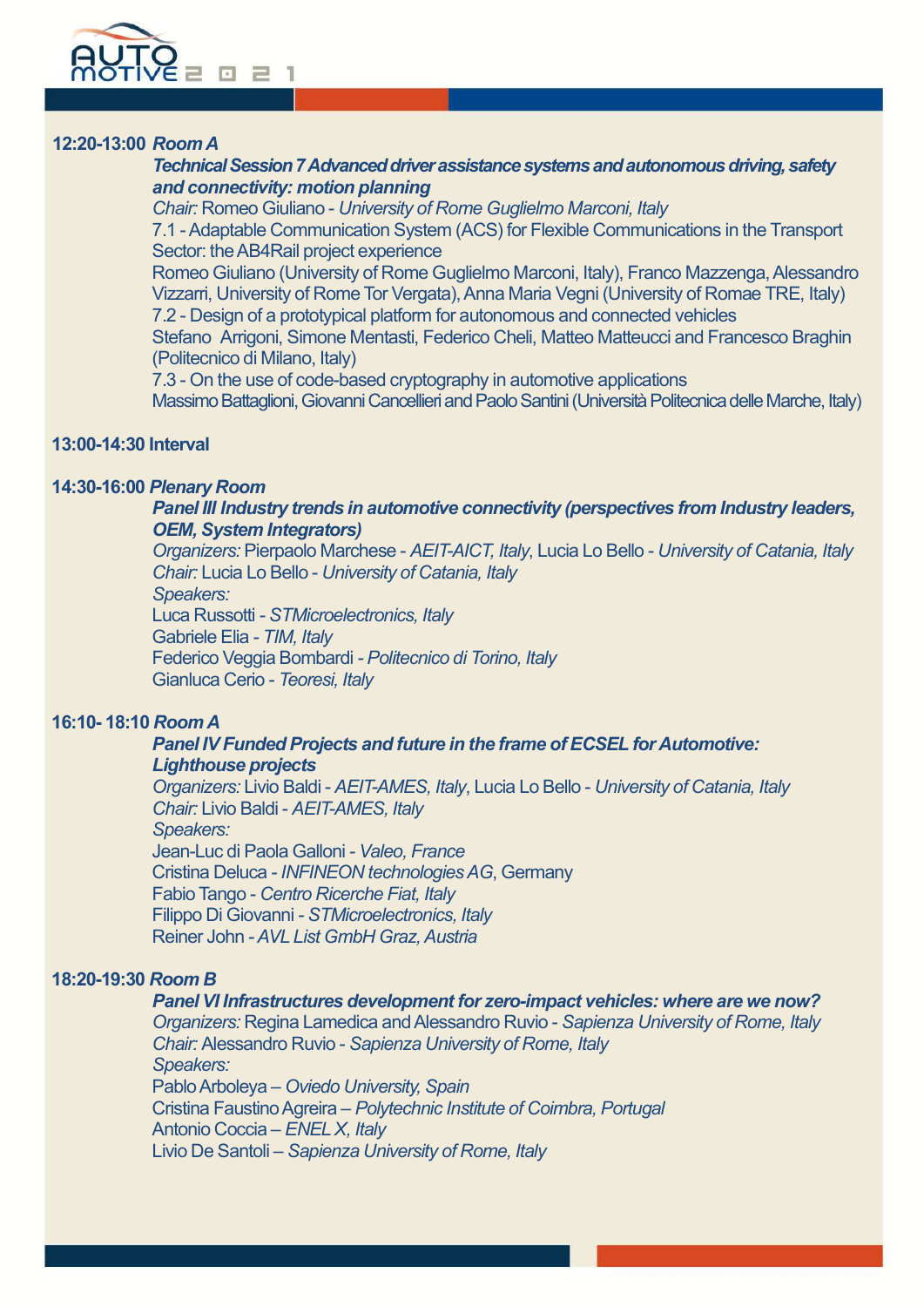# Friday, November 19, 2021

#### **9:00-10:30** *Tutorials I/II/III (in parallel)*

#### *Plenary Room*

#### *Tutorial I* **Proactive training tool in drivertraining – teaching assistance systems of various automation levels**

Aleksandra Rodak, Mikolaj Kruszewski, Malgorzata Pelka - *Motor Transport Institute, Poland Chair:Antonio Imbruglia - STMicroelectronics, Italy*

#### *RoomA*

## *Tutorial II The energy needs of the circulating fleet as an enabling factorforthe transition to zero-emission vehicles*

Claudio Rossi - *University of Bologna, Italy*

*Chair:* Massimo Ceraolo *- University of Pisa, Italy*

#### *Room B*

# *Tutorial III The vehicle as a communication hub: state of the art of the technical standardisation*

**Pierpaolo Marchese - AEIT-AICT, Italy, Lucia Lo Bello - University of Catania, Italy** *Chair:* Franco Mazzenga - *University of Rome Tor Vergata*

# **11:00-12:00** *Room B*

## *Technical Session 8 Mobility, smart cities, energy grid, and communication networks I Chair:* CarloAlberto Nucci - *University of Bologna, Italy*

8.1 - Improved Person Counting Performance Using Kalman Filter Based on Image Detection and Tracking

Daniele Vignarca, Jai Prakash, Michele Vignati and Edoardo Sabbioni (Politecnico di Milano, Italy) 8.2 - In the City-as-a-Platform: the case of Mobility-as-a-Service

Giorgio Pizzi (Ministry of Infrastructure and Sustainable Mobility, Italy)

8.3 - Experimental assessment of TSN support in heterogeneous platforms with virtualization for automotive applications

Bartolomeo Caruso, Luca Leonardi, Lucia Lo Bello and Gaetano Patti (University of Catania, Italy) 8.4 - Private Wireless Networks for Automotive: spectrum analysis in 5G frequency bands Claudia Carciofi, Valeria Petrini, Manuel Faccioli, Marcello Folli, P. Eng and Simona Valbonesi (Fondazione Ugo Bordoni, Italy)

## **12:00-13:00** *RoomA*

#### *Technical Session 9 Mobility, smart cities, energy grid, and communication networks II Chair:* CarloAlberto Nucci - *University of Bologna, Italy*

9.1 - The major opportunities of Blockchain for Automotive Industry: a Review

Franco Mazzenga andAlessandro Vizzarri (University of Rome Tor Vergata, Italy), Romeo Giuliano (University of Rome Guglielmo Marconi, Italy)

9.2 - The Regulation of both Algorithms and Artificial Intelligence under the GDPR: Case Law and Proposed Legislation

Raffaele Zallone - Studio Legale Zallone, Italy

9.3 E-mobility for persons with disabilities: a project for the Sapienza University of Rome Regina Lamedica, Fabio Massimo Gatta, Marco Maccioni, Nicola Mortelliti and Alessandro Ruvio (Sapienza University of Rome, Italy)

9.4 - Impact of e-mobility participation in the ancillary service market on the operation of high-density urban low voltage distribution networks

Fabrizio Pilo, Giuditta Pisano, Simona Ruggeri and Gian Giuseppe Soma (University of Cagliari, Italy), Davide Falabretti, Samuele Grillo and Francesco Gulotta (Politecnico di Milano, Italy)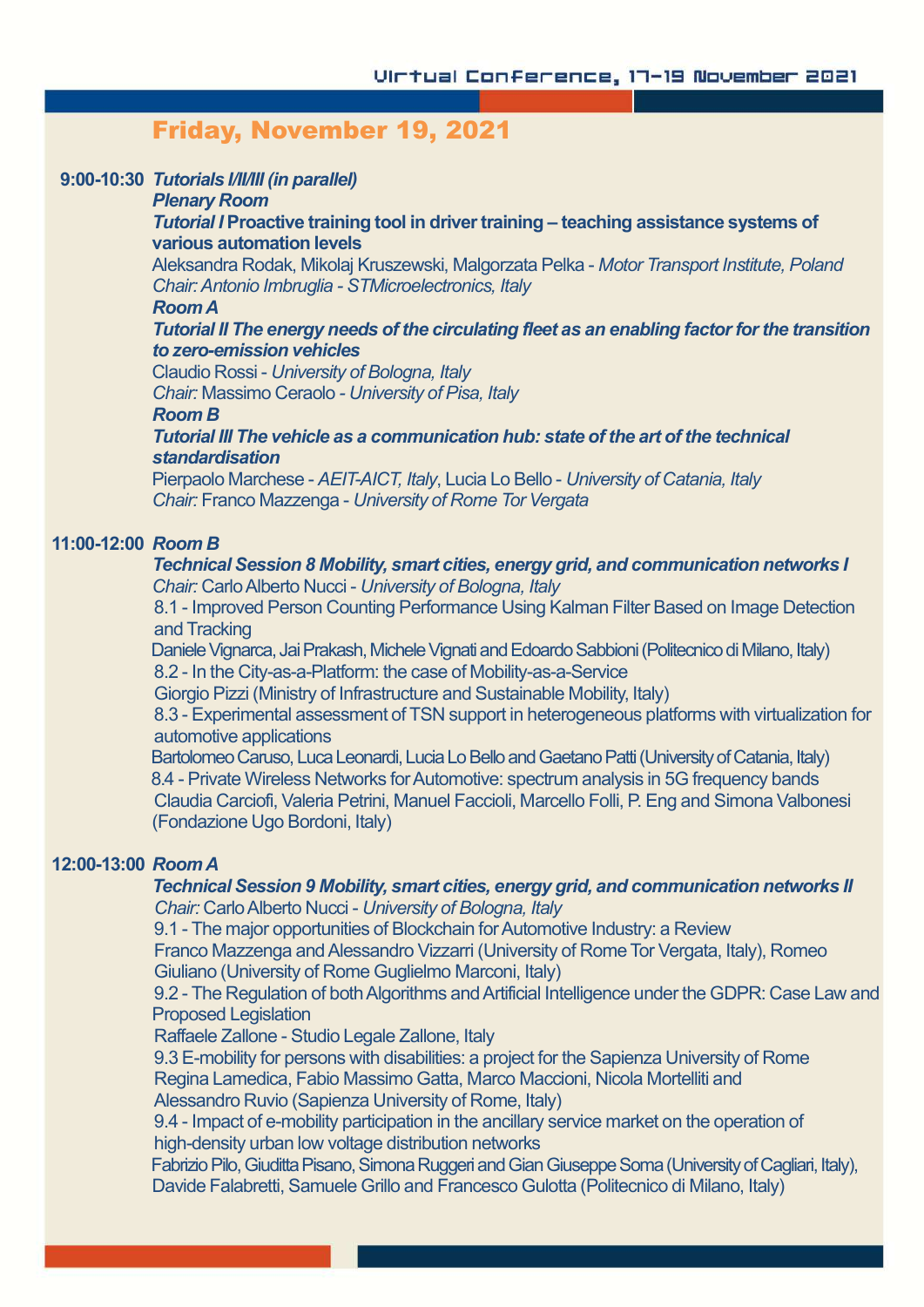

9.5 - Modular Distribution System for EV Parks

Giuseppe Parise (Sapienza University of Rome, Italy), Marco Allegri (Italferr, Italy), Raffaele Pennacchia (Italian Parliament, Italy)

## **13:00-14:30 Interval**

# **14:30-15:00** *Room B*

#### *Technical Session 10 Hybrid and electric powertrains and emission regulations Chair:* Davide Tarsitano - *Politecnico di Milano*

10.1 - A novel turbo-assisted mild-hybrid configuration for a city car: compressor electric drive **Characterization** 

Giovanni Mercurio Casolino, Sara Perna and Mario Russo (University of Cassino and Southern Lazio, Italy), Roberto Capata (Sapienza University of Rome, Italy)

10.2 - Modeling of a single wheel test bench for blended electric and hydraulic brake testing Michele Vignati, Davide Tarsitano and Edoardo Sabbioni (Politecnico di Milano, Italy)

# **15:15-16:30** *Plenary Room*

# *Student Contest*

#### *Chair:* TBD

1 -Access Control in woodland through Blockchain and LoRaWAN Lorenzo Felli and Romeo Giuliano (University of Rome Guglielmo Marconi, Italy) 2 - Emulation of Rail and Automotive Applications based on Adaptable Communication System Antonino Calderone and Romeo Giuliano (University of Rome Guglielmo Marconi, Italy) 3 - CNN-based Passenger Detector for Public Transport Vehicles Eros Innocenti and Romeo Giuliano (University of Rome Guglielmo Marconi, Italy) 4 - Self-Sovereign Identity and Blockchain applications for the automotive sector Marta L. Alessandria and Alessandro Vizzarri (University of Rome Tor Vergata, Italy) 5 - Integrated Wi-Fi and LoRa network on UAVs for localizing people during SAR operations Antonello Calabrò (CNR, Italy), Romeo Giuliano (University of Rome Guglielmo Marconi, Italy)

# **16:30-16:45** *Plenary Room*

#### *Awards Ceremony of the Student Contest*

#### **17:00-19:00** *Panel V/VII (in parallel)*

#### **RoomA**

#### *Panel V Education and lifelong learning in Automotive: present status and future perspective*

*Organizers:* Francesco Leali - *University of Modena & Reggio Emilia, Italy*, Lorenzo Peretto - *University of Bologna, Italy*

*Chairs:* Francesco Leali - *University of Modena & Reggio Emilia, Italy*, Lorenzo Peretto - *University of Bologna, Italy*

#### *Speakers:*

Alberto Bassi *- Dallara, Italy* Giovanni Belingardi *- Polytechnic of Turin, Italy*

Gianpiero Mastinu *- Polytechnic of Milan, Italy* Enrico Sangiorgi *- University of Bologna, Italy* Roberto Fedeli *- Silk, Italy*

TBD *- DucatiAcademy, Italy*